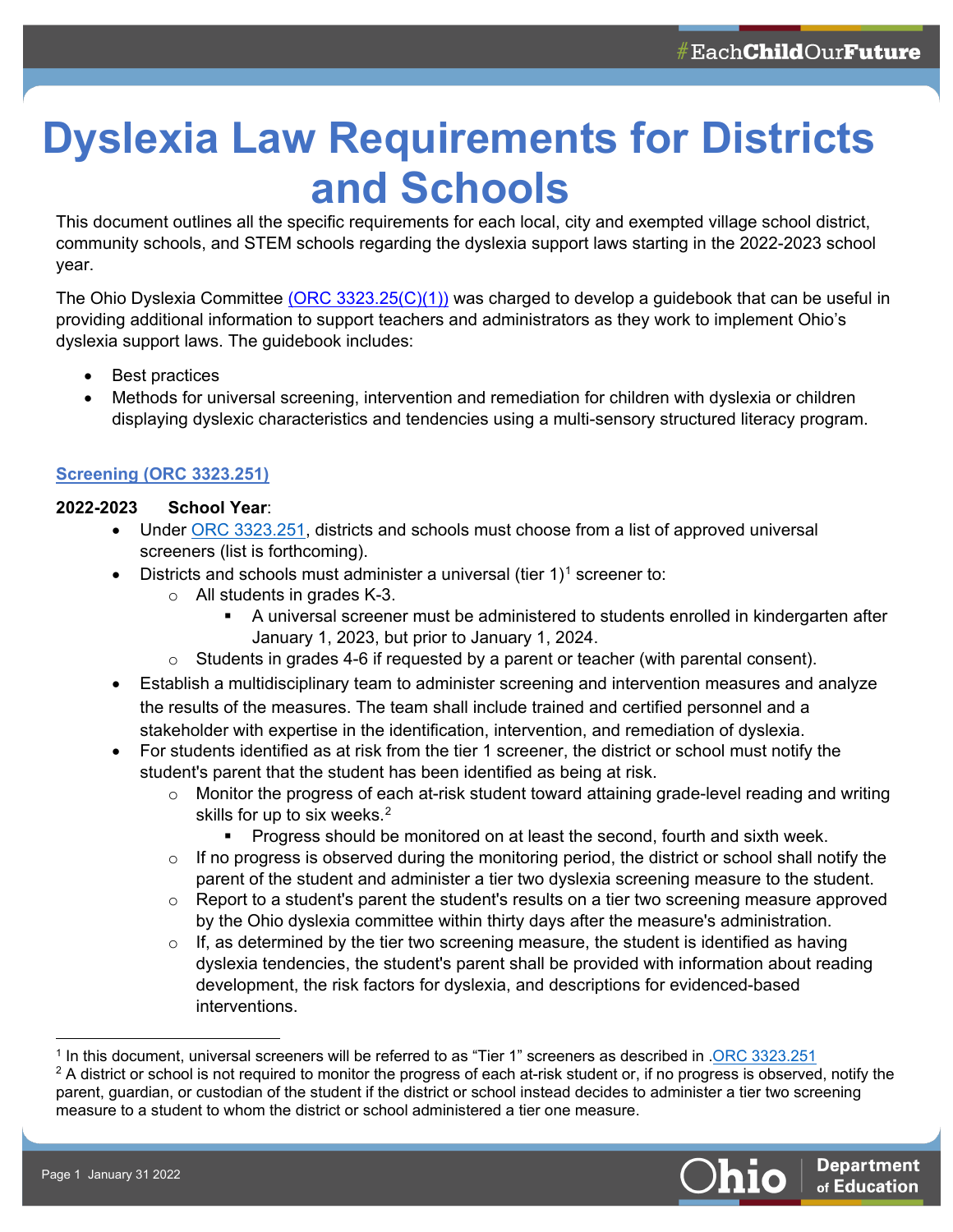- $\circ$  If a student demonstrates markers for dyslexia, provide the student's parents with a written explanation of the district or school's multi-sensory structured literacy program.
- Report to the Department the results of tier 1 and tier 2 screening measures.
- Transfer Students:
	- o *Kindergarten*: Administer a tier one dyslexia screening measure to each kindergarten student who transfers into the district or school midyear during the school's regularly scheduled screening of the kindergarten class or within 30 days after the student's enrollment if the screening already has been completed.
	- o *Grades 1-6*: Screen each student in grades 1-6 who transfers into the district or school midyear within 30 days after the student's enrollment.
	- o *At-Risk Transfer Students*: In the case of a transfer student who is already identified as at risk of dyslexia, a tier two dyslexia screening must be administered "in a timely manner."

#### **2023-2024 School year and Thereafter**:

- Under [ORC 3323.251,](https://codes.ohio.gov/ohio-revised-code/section-3323.251) districts or schools must choose from a list of approved universal screeners (list is forthcoming).
- Districts or schools must administer a universal (tier 1) screener to:
	- $\circ$  All kindergarten students after January 1 of the school year the student is enrolled in kindergarten and before January 1 of the following school year.
	- $\circ$  Students in grades 1-6 if requested by a parent or teacher (with parental consent).
- For students identified as at risk from the tier 1 screener, the district or school must notify the student's parent that the student has been identified as being at risk.
	- $\circ$  Monitor the progress of each at-risk student toward attaining grade-level reading and writing skills for up to six weeks.<sup>[3](#page-1-0)</sup>
		- Progress should be monitored on at least the second, fourth and sixth week.
	- $\circ$  If no progress is observed during the monitoring period, the district or school shall notify the parent of the student and administer a tier two dyslexia screening measure to the student.
	- $\circ$  Report to a student's parent the student's results on a tier two screening measure approved by the Ohio dyslexia committee within thirty days after the measure's administration.
	- $\circ$  If, as determined by the tier two screening measure, the student is identified as having dyslexia tendencies, the student's parent shall be provided with information about reading development, the risk factors for dyslexia, and descriptions for evidenced-based interventions.
	- $\circ$  If a student demonstrates markers for dyslexia, provide the student's parents with a written explanation of the district or school's multi-sensory structured literacy program.
- Report to the Department the results of tier 1 and tier 2 screening measures.
- Transfer Students:
	- o *Kindergarten*: Administer a tier one dyslexia screening measure to each kindergarten student who transfers into the district or school midyear during the school's regularly scheduled screening of the kindergarten class or within 30 days after the student's enrollment if the screening already has been completed.
	- Grades 1-6: Screen each student in grades 1-6 who transfers into the district or school midyear within 30 days after the student's enrollment.

<span id="page-1-0"></span> $3$  A district or school is not required to monitor the progress of each at-risk student or, if no progress is observed, notify the parent, guardian, or custodian of the student if the district or school instead decides to administer a tier two screening measure to a student to whom the district or school administered a tier one measure.